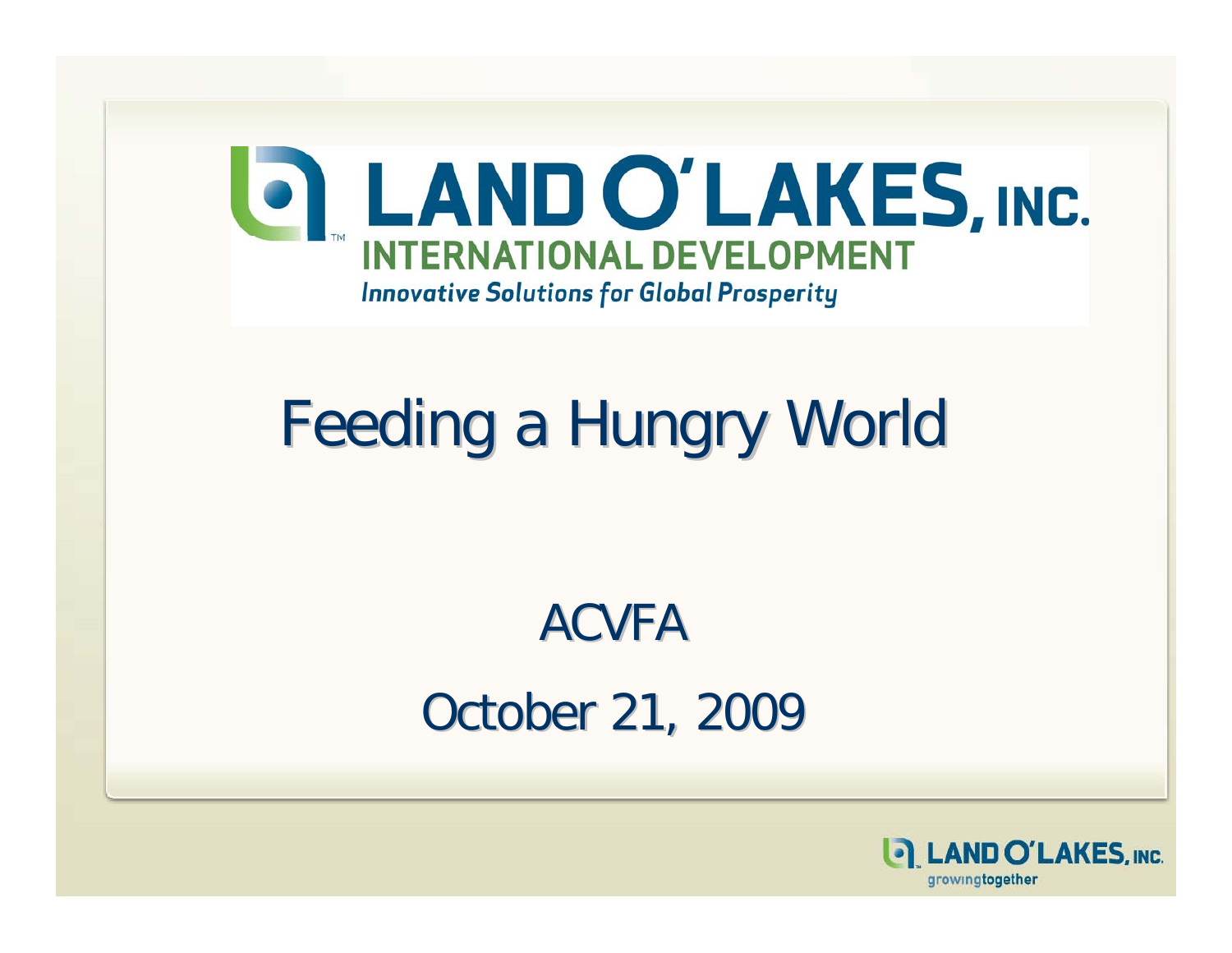# **The Challenge**

### **Feeding a Hungry World …**  *Obligation and Opportunity*

Improving agricultural productivity in the developing world is imperative to feed the hungry and create food security

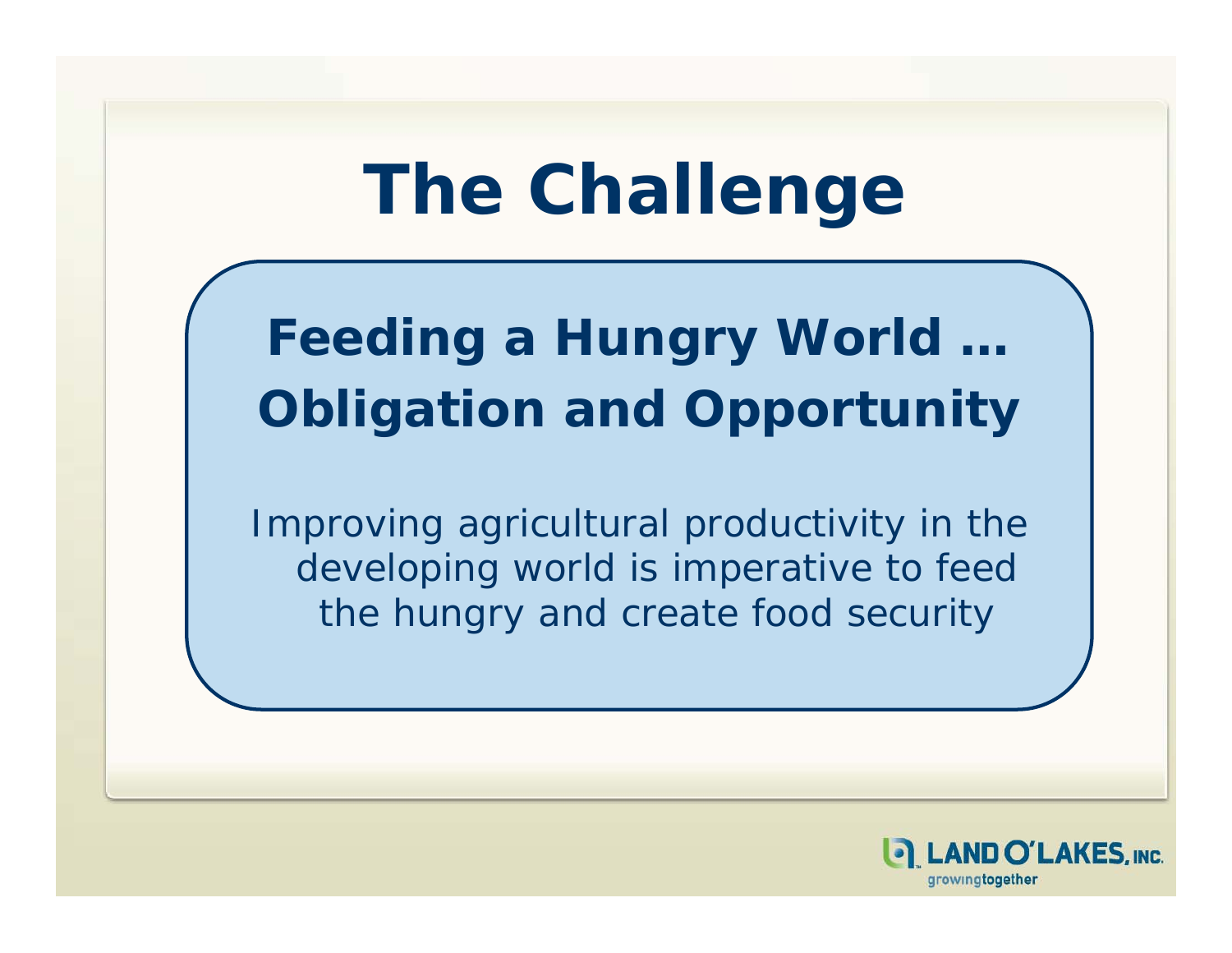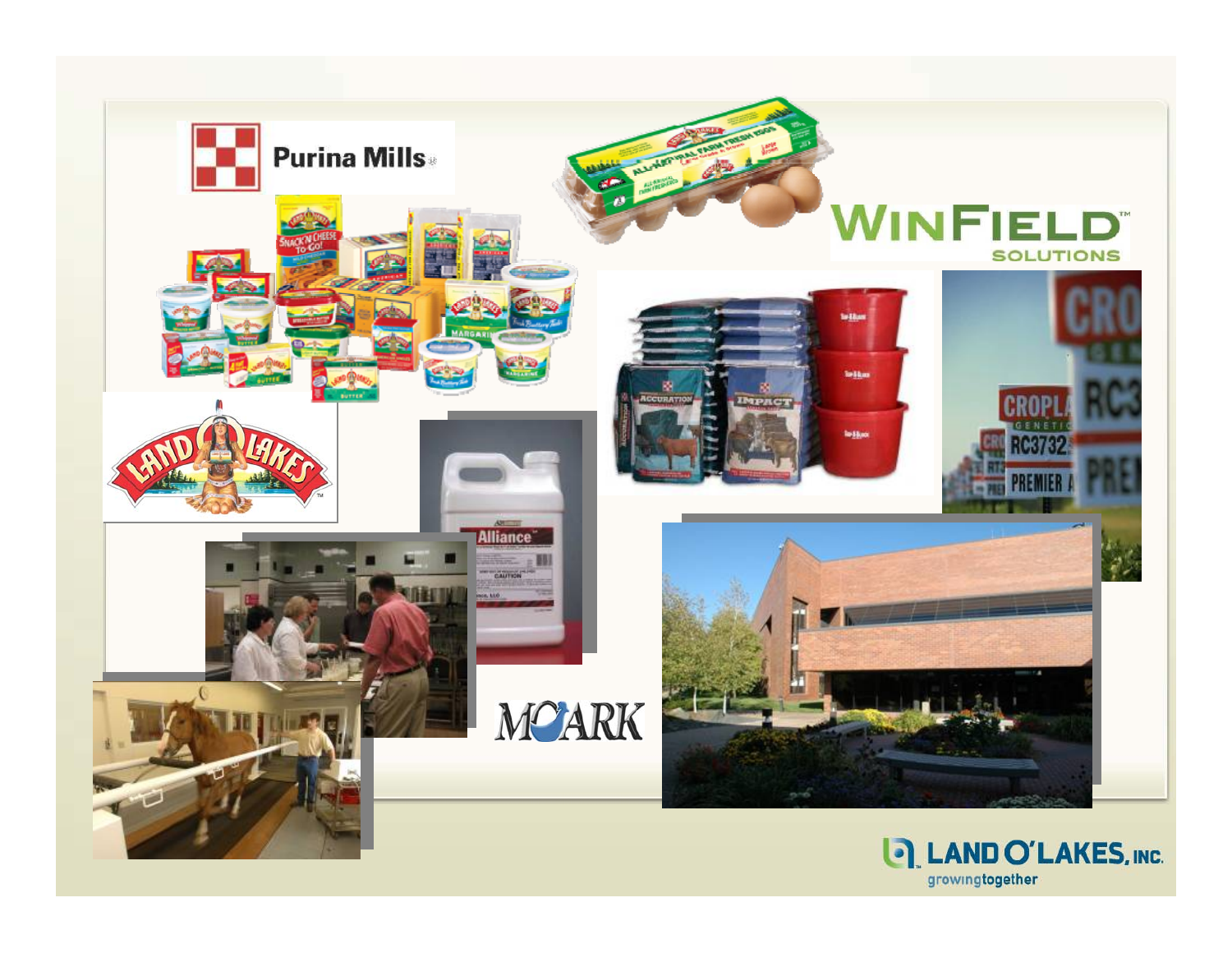### Land O'Lakes - Member Owned

- Farm-to-market perspective
- Member-owned structure enables/ encourages:
	- Long-term, multigenerational point of view
	- Strong relationships
	- Appreciation for the challenges farmers face – no matter where they are



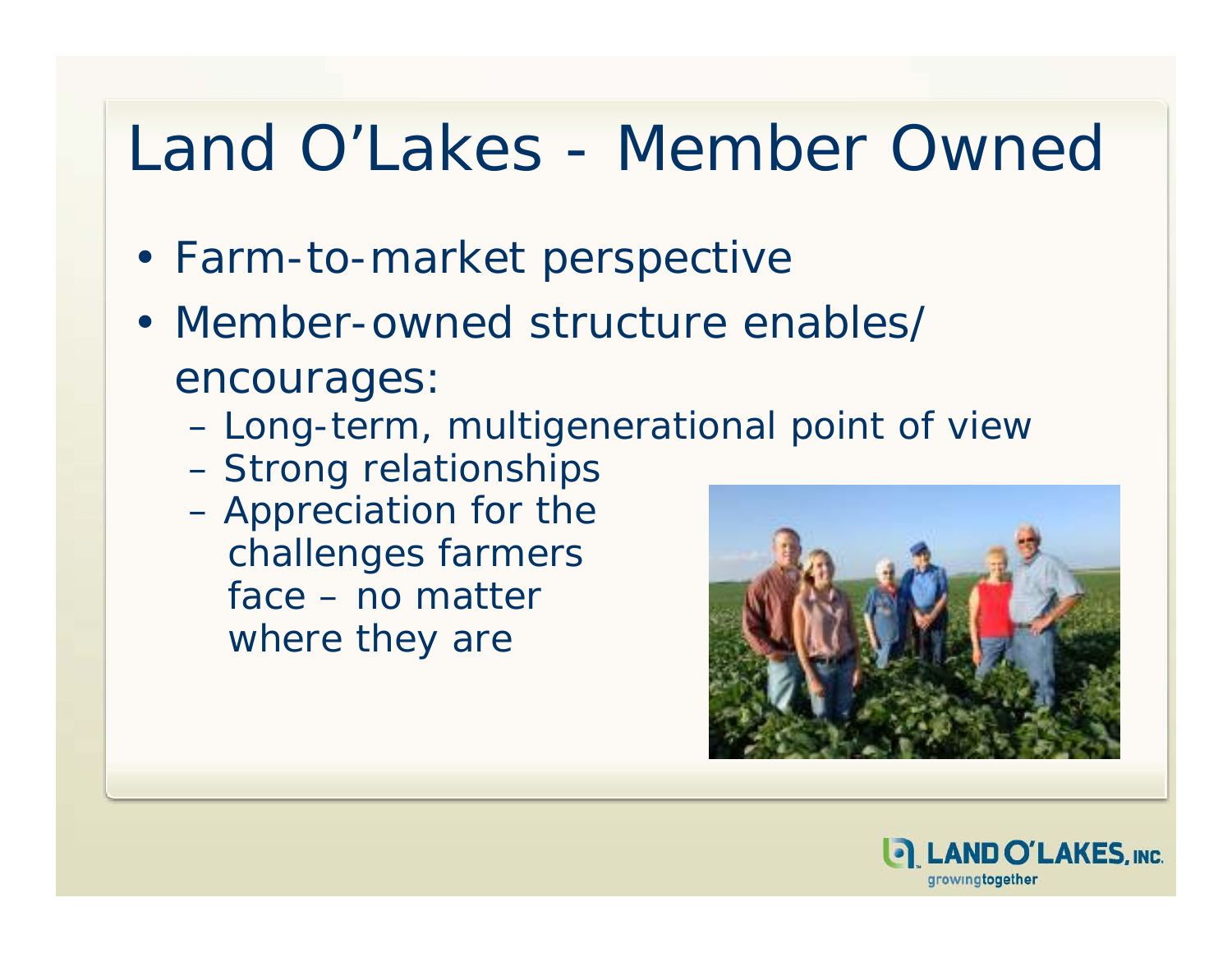#### International Development Division

- Integral part of Corporate Social Responsibility agenda
	- Established 1981

 $\bullet$ 

- Reflects long-term point of view and rural, good-neighbor values
- Implements projects funded primarily by:





– Lever a ge Lan d O'Lakes' farm-to-ma r ket skills in the delivery of economic development and humanitarian assistance

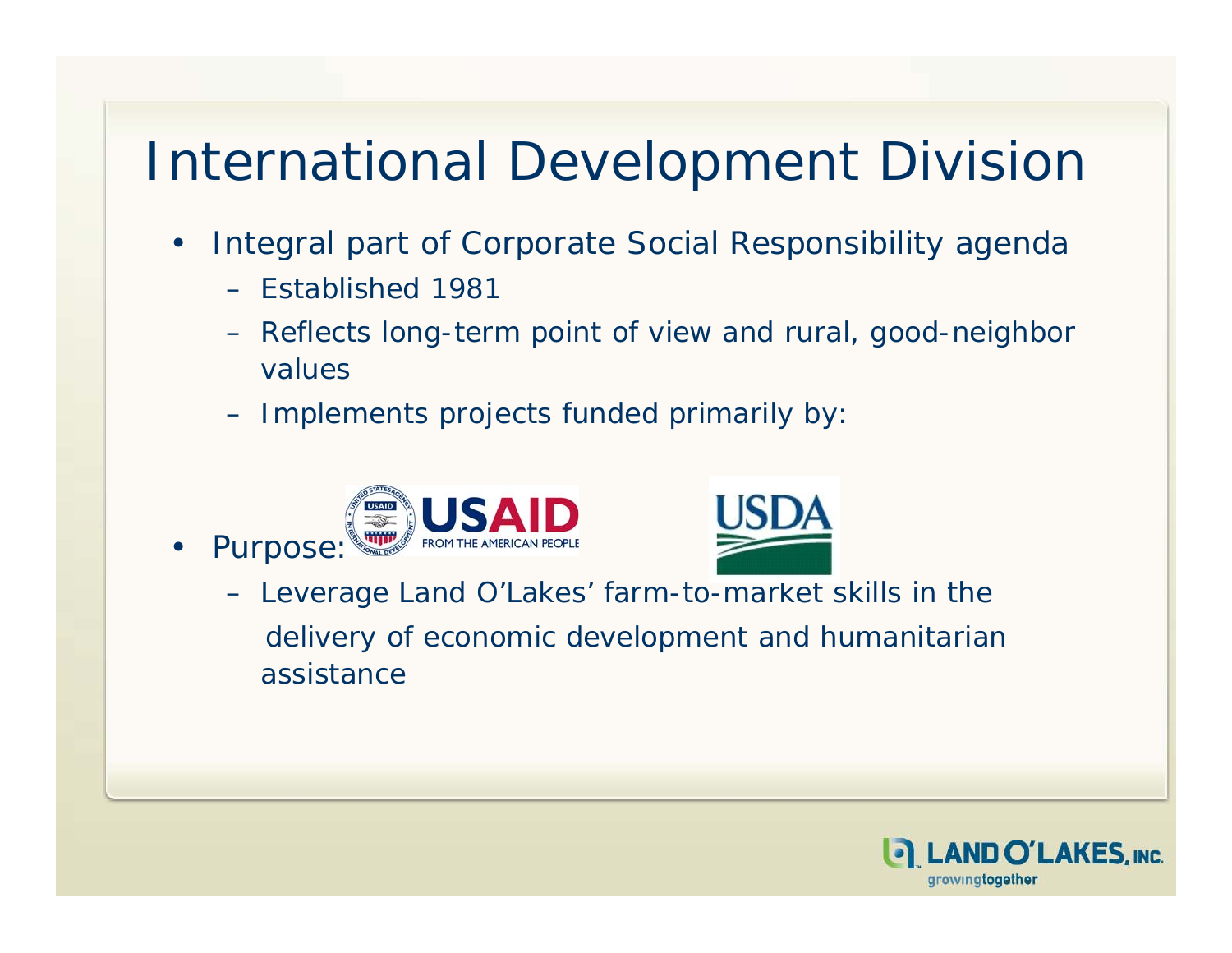#### Approach to Improving Food Security

- Increase access to productivity-enhancing inputs and develop asset base
- Strengthen supply chain to reduce waste and lower costs
- Find opportunities for value addition
- Foster an environment that supports food production and market access
- Engage women

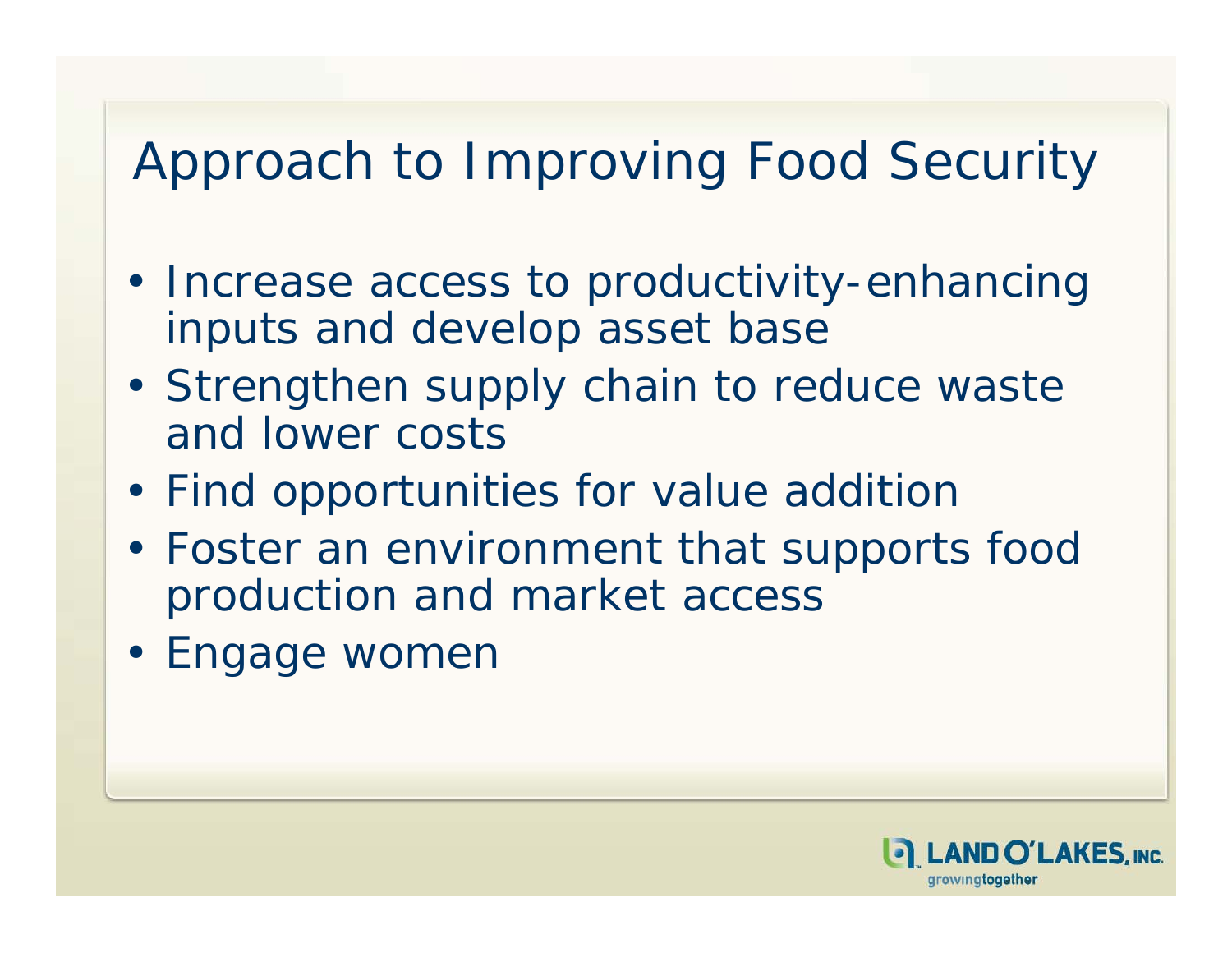#### Example: Zambia Title II Program

- • Five year Title II project to reduce food insecurity for 2,700 households
	- Inputs and assets: Improved animals, artificial insemination, training in animal husbandry
	- Value chains: Aggregated production through coops; aligned cooperatives with milk processors
	- Add value: Focused on quality
	- Fostering environment: Heifer pass on program; alliance with World Bicycle grou p
	- Engage women: Cows registered in the name of the woman in the household



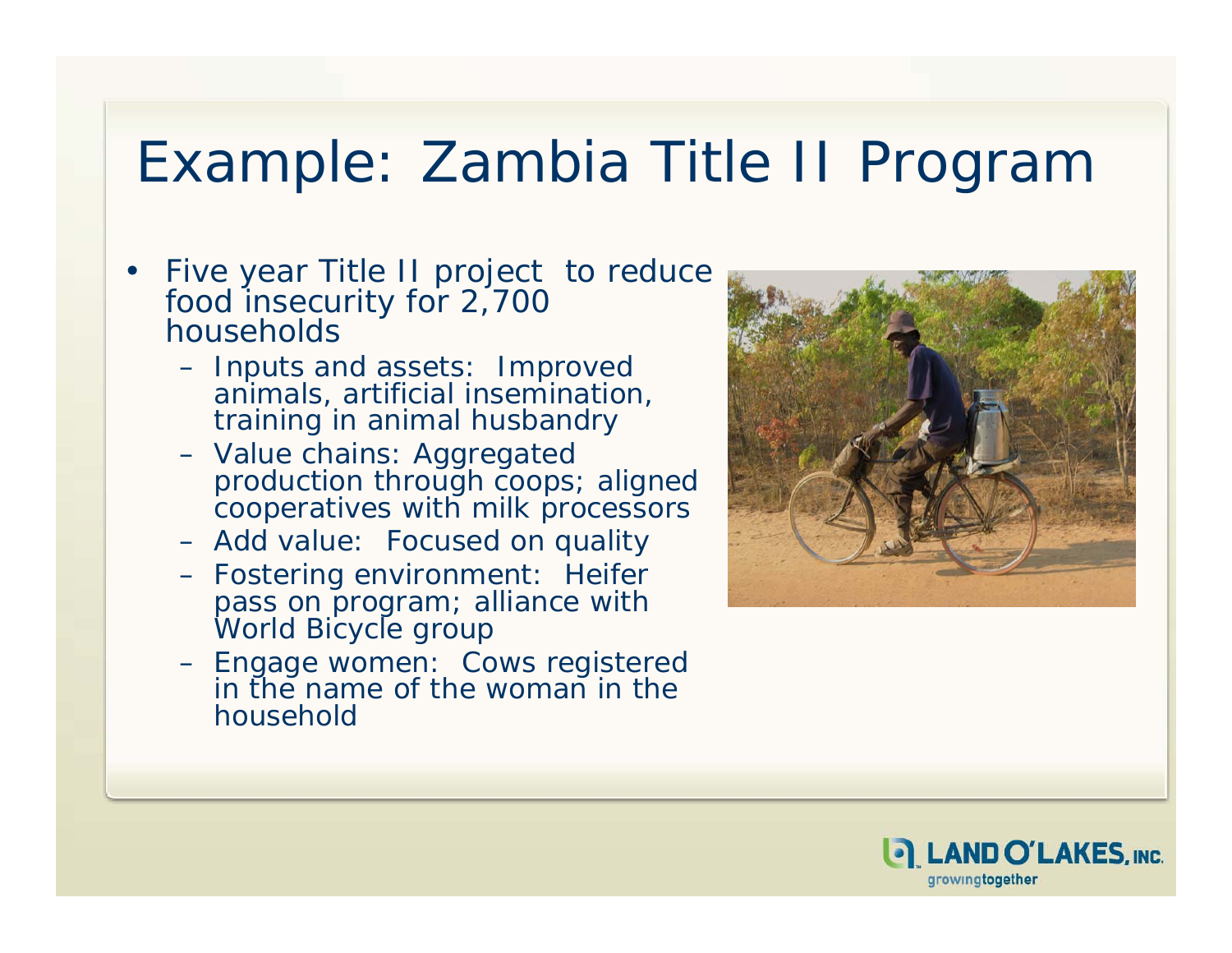## Zambia - Results

- Increased household incomes 125% average of \$872/household
- Smallholders now account for eight percent of supply to processors
- Estimated benefit to smallholders is \$1.3 million per year
- Beneficiaries "are no longer vulnerable and no longer seek or want food relief assistance"

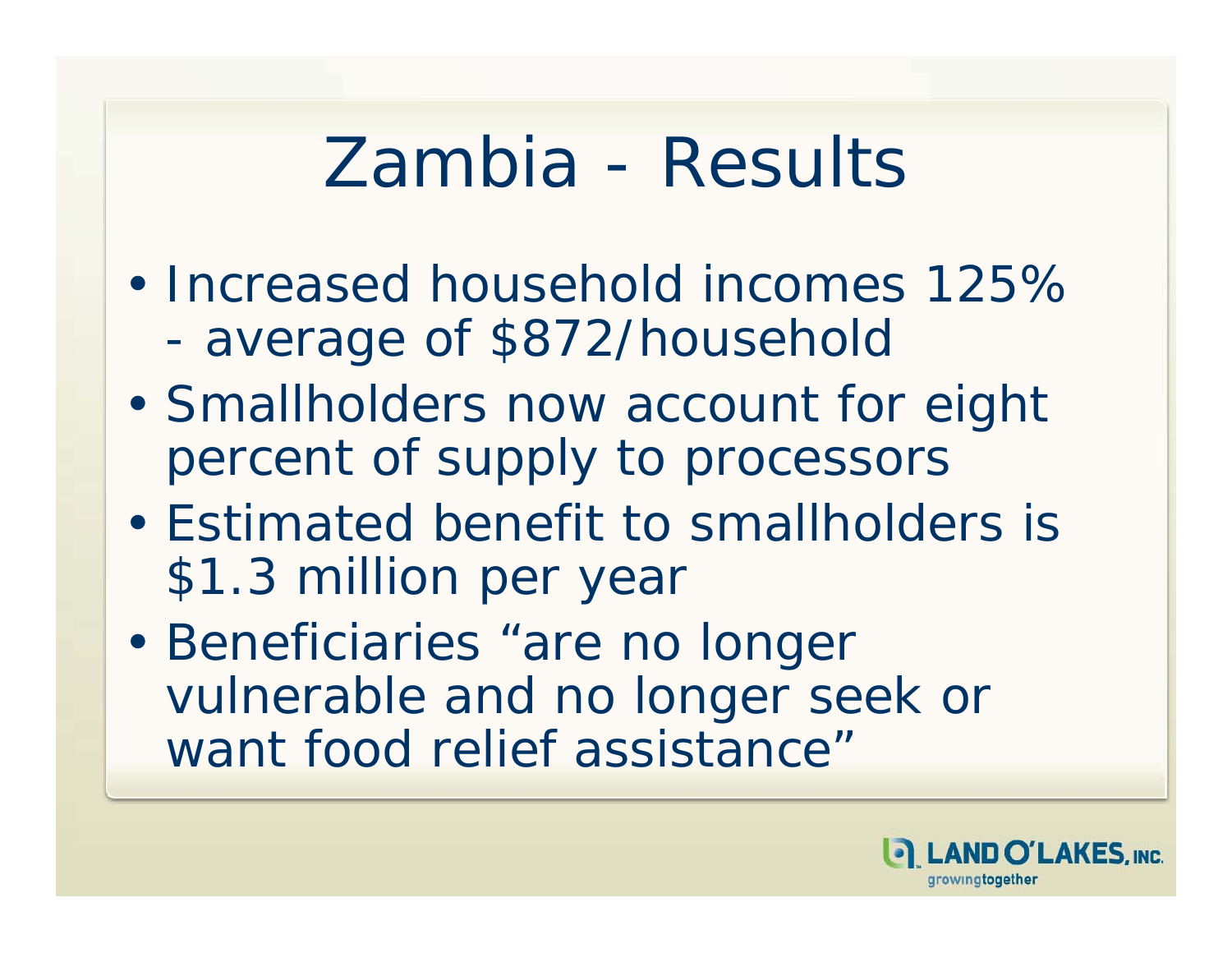## Success Factors

- Keep the program logic simple
- Constant application of organizational learning encourages flexibility
- Robust monitoring and evaluation from start to finish
- Take a long-term view
- Fully engage the private sector

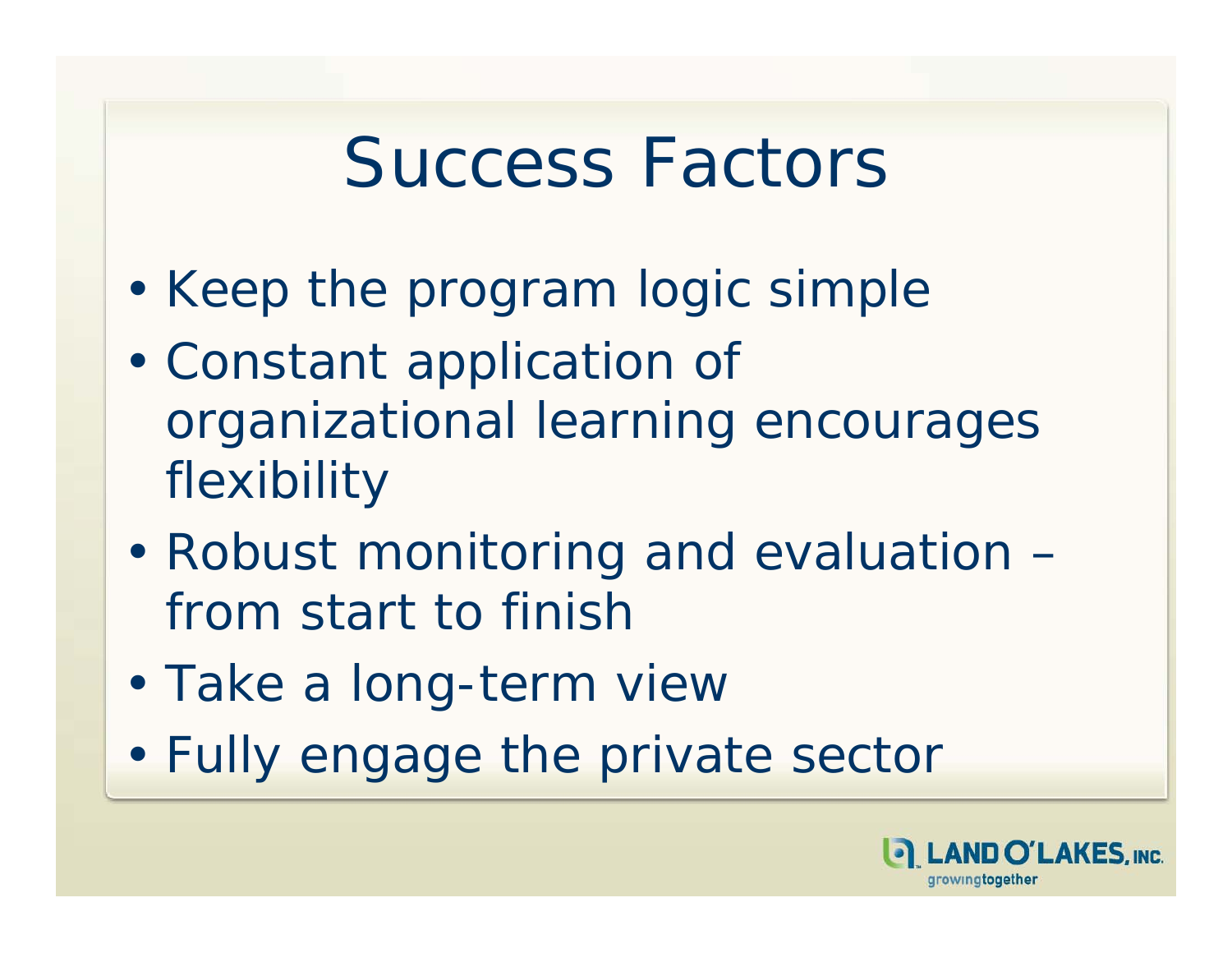## **Decelerators**

- Lack of research and reliable data
- Inadequate country and local buy-in
- Rigidness in approach
- Poor enabling environment laws, structures, government investment

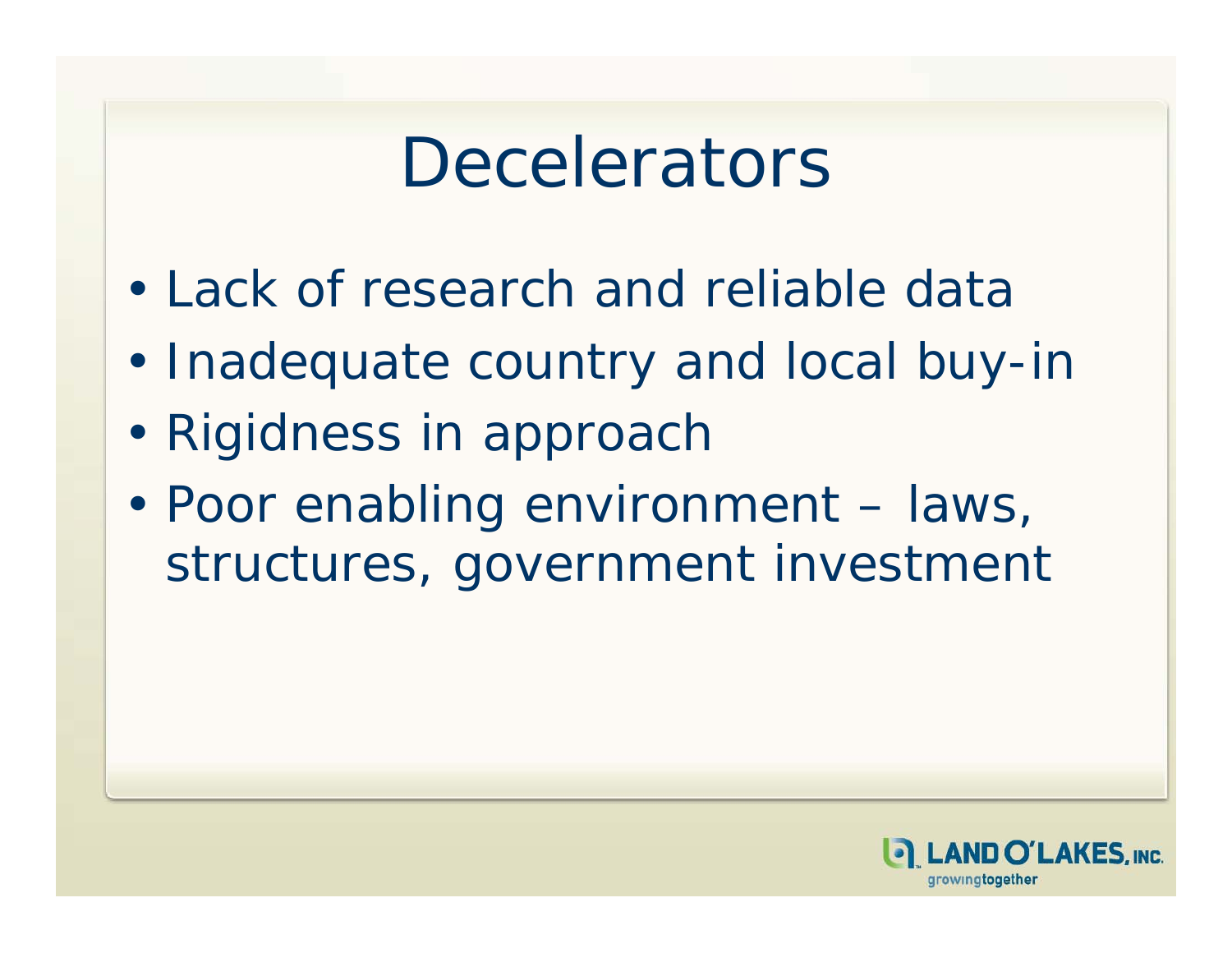# Feeding a Hungry World

"The world has the technology — either available or welladvanced in the research pipeline— to feed a population of 10 billion people. *The more pertinent question today is whether farmers and ranchers will be permitted to use this new technology."* 

-Dr. Norman Borlaug